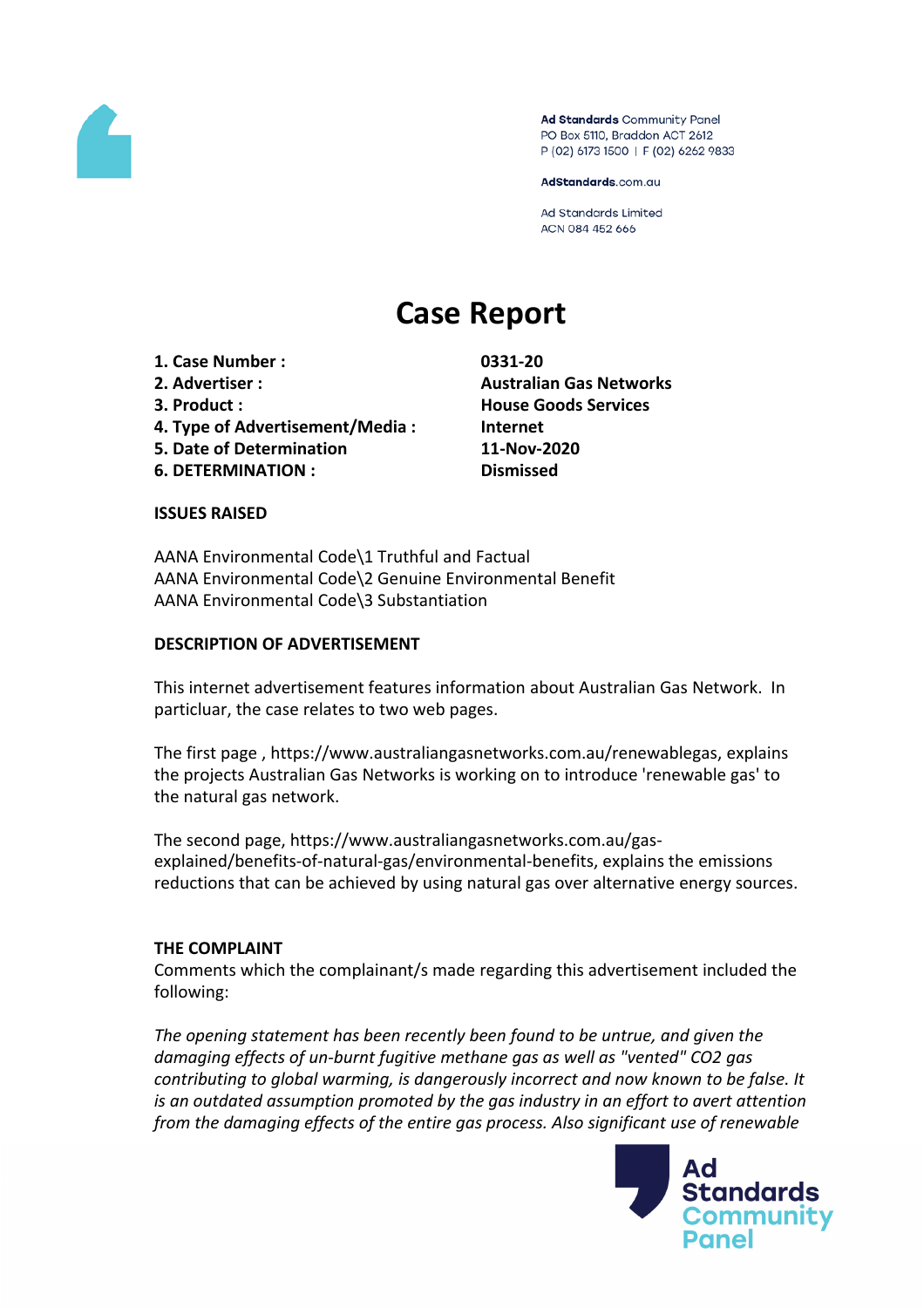

*gas has not commenced. They do not indicate in the advertisement the proportion of Renewable Gas used in the gas grid. My research indicates it remains in the Pilot program phase and hence is insignificant.*

*A general explanation for the layperson is contained in this article. https://reneweconomy.com.au/gaslighting-on-emissions-ieefa-says-burning-lngworse-than-coal-for-climate-19615/* 

*In a new report, the Institute for Energy Economics and Financial Analysis (IEEFA) says that emissions from the production and use of natural gas may have been significantly underestimated and that this has been obfuscated by a concerted campaign of the gas industry.*

*"The industry claims burning fossil fuels such as 'natural' gas is cleaner than burning coal, a commodity on its way out as the world transitions to cleaner more sustainable energy sources," IEEFA gas analyst Bruce Robertson said.*

*"This is simply not the case. Gas is worse than coal in the short term due to its release of methane into the atmosphere."*

*The IEEFA's report is found here. https://ieefa.org/wpcontent/uploads/2020/04/Australias-LNG-Industry-Growth-and-Emission-Standards-Decline\_April-2020.pdf*

*Given the findings of this highly regarded report, the Australian Gas Networks must not be allowed to continue to run advertisements making this claim until they can prove otherwise. Their current position essentially relies on a lack of study.* 

#### *ADDITIONAL COMMENTS:*

*I have learnt (from a significant figure in the Energy Industry!) that this is not a new issue, but AGN has doubled-down in apparent contempt for your earlier ruling. My contact drew my attention to your earlier ruling.*

*"(Ads Standards) Regulator rules it is misleading to claim gas is 'cleaner and greener" https://reneweconomy.com.au/regulator-rules-it-is-misleading-to-claim-gas-iscleaner-and-greener-56914/*

*So here are better links that I have located to these current advertisements. https://m.facebook.com/252255965128649/posts/1252838091737093/?d=n*

*When clicking on each of the green squares, you are taken to these pages. Square 1*

*https://www.australiangasnetworks.com.au/renewablegas?utm\_source=facebook&ut m\_medium=social&utm\_campaign=renewable+gas&utm\_content=retargeting\_home +owner\_home+owner\_linkad\_carousel+video+renewable+gas*

*Square 2 (perhaps identical)*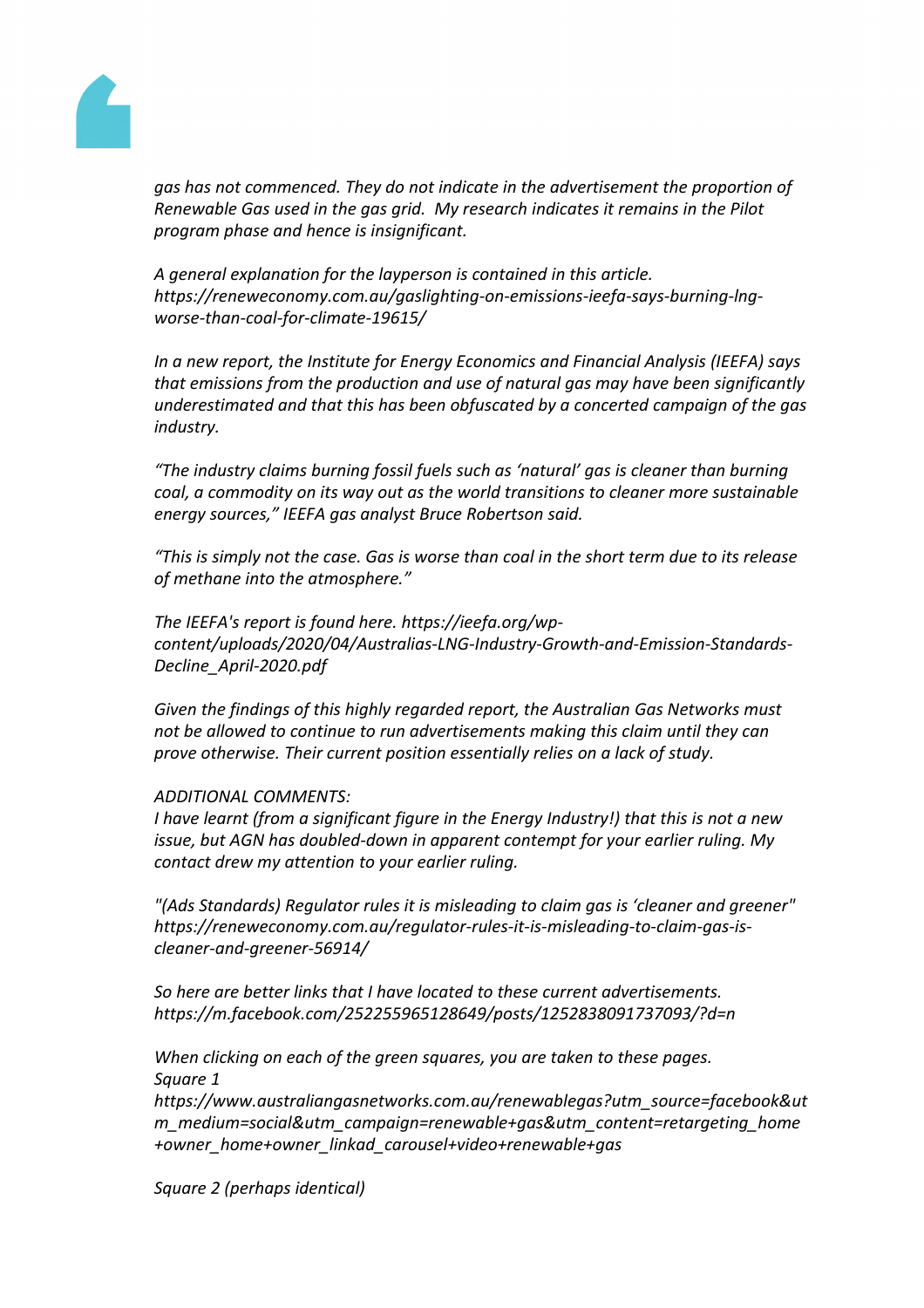

*Both contain the claims "Natural gas is already significantly cleaner than grid electricity...."*

*I contend that the latest understanding (referred to in my original submission) which of recent includes fugitive emissions, and venting of CO2 from high-concentration CO2 gas resources, make these claims untrue. It is more accurate to say that the entire lifecycle gas extraction and burning process is not significantly different to grid electricity. Hence the claim is significantly is untrue. (And possibly contemptuous of your earlier ruling).*

*An additional claim is made further down the page. "Gas already has a much lower carbon intensity than grid electricity". That would not be true in South Australia where their trial is occurring since there is virtually no coal-fired electricity generation, and I believe it again is no longer true when a complete assessment is made of fugitive emissions of gas, and venting of CO2 is taken into consideration.*

#### *Furthermore, the accompanying video on those pages, https://vimeo.com/443228468*

*also includes the following at the 28 second mark, "...as we transition to an even more sustainable source of energy....". implying that petroleum gas is somehow sustainable. This, following your recent ruling is another (egregious?) unsupported claim that no longer stands up to a close examination.*

*I would support them in making a serious attempt to transition to renewable gas, but their actions which I have highlighted above have all the hallmarks of tobacco-industry delaying tactics and intellectual dishonesty which if left unchallenged threatens to bring the advertising industry into disrepute.*

*To make it clear, a transparent understanding that gas industry emissions have been underreported is a recent development and it seems the Gas Industry is making hay while the sun shines, so to speak. It would be a poor reflection on AdStandards if it did not take into account recent current state of play.*

*the central misleading claim is on the Australian Gas Networks website which claims the following.*

*https://www.australiangasnetworks.com.au/gas-explained/benefits-of-naturalgas/environmental-benefits*

*"Gas hot water systems provide instant hot water, with up to 83% less carbon emissions than electric hot water system"*

*"Natural gas can help deliver significant emission reductions, using technology and infrastructure that is already in pace for large scale electricity generation are nearly 70% lower than the brown coal power stations that produced 19% of Australia's electricity in 2014, or 57% less than the black coal power stations that produced 43% of Australia's electricity, with no loss in stable base load generation.*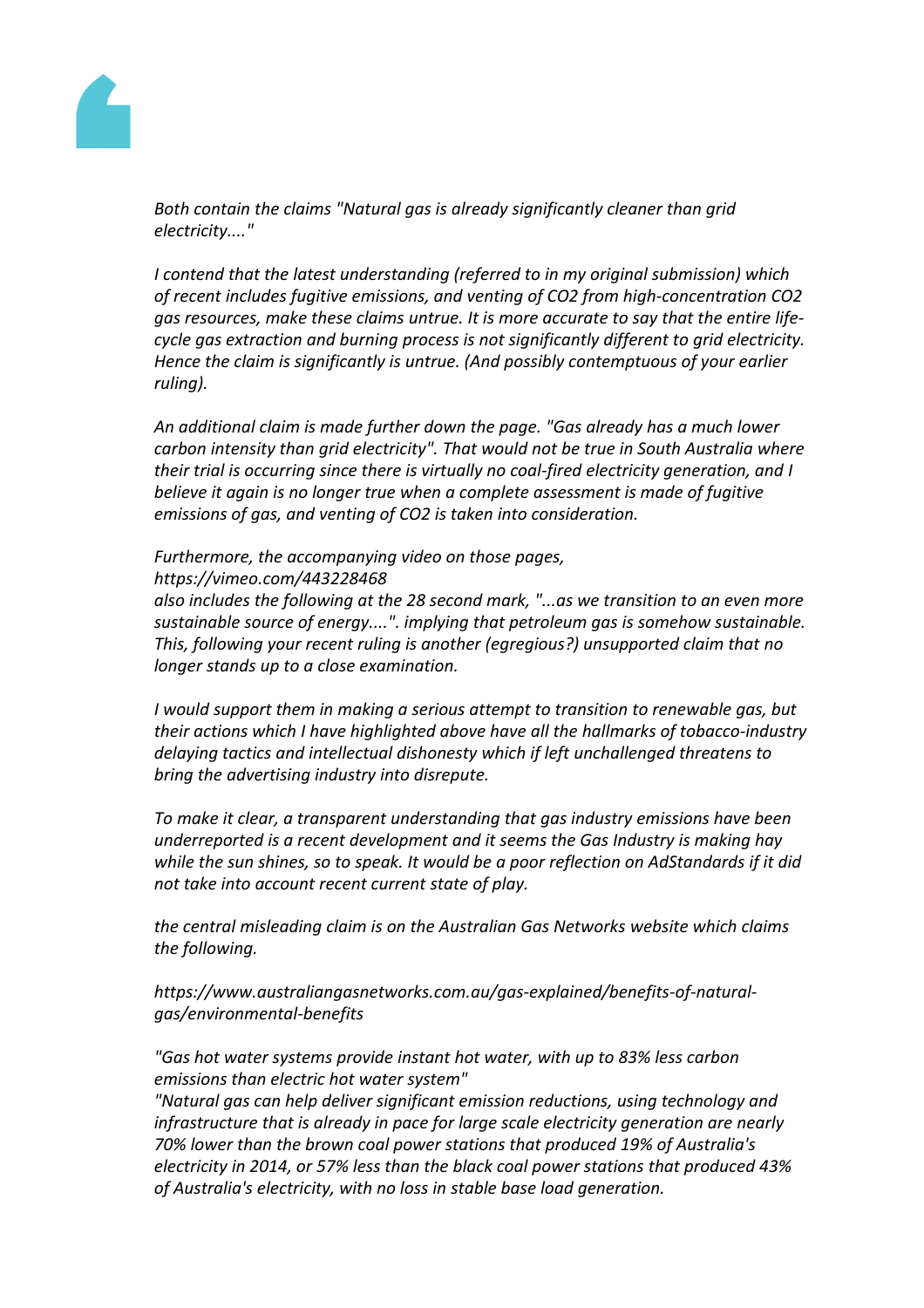

*In your home, using natural gas appliances for your heating, hot water and cooking are even more efficient, with emissions 83% lower than brown coal. (Source: Dept of Environmental Natural Greenhouse Accounts Factors Aug 2015)" This graphic on that same page makes a similar misleading claim about CO2 emissions of electricity*

*It has been found by the Institute for Energy Economics and Financial Analysis (IEEFA) in a study conducted by professors from both Australian National and Melbourne Universities that domestic gas can only claim "...... conventional or 'natural' gas has 50% fewer greenhouse emissions than coal". This Australian Gas Networks website page exceeds 50%.*

*The study by The Institute for Energy Economics and Financial Analysis (IEEFA) the found that (even when ignoring the potentially far worse fugitive emissions which give all the indications that a 50% claim is optimistic) it was only reasonable to claim conventional or 'natural' gas has 50% fewer greenhouse emissions than coal https://ieefa.org/wp-content/uploads/2020/03/Is-the-Gas-Industry-Facing-its-Volkswagen-Moment\_March-2020.pdf of note is this statement in the report*

*"The gas industry has generally ignored methane leakage to date, and claims conventional or 'natural' gas has 50% fewer greenhouse emissions than coal. This is misleading and deceptive, and only covers the domestic industry".*

# **THE ADVERTISER'S RESPONSE**

Comments which the advertiser made in response to the complainant/s regarding this advertisement include the following:

*Thank you for notifying Australian Gas Networks (AGN) of the above complaint to Ad Standards and providing the opportunity for us to respond for the consideration of the Community Panel. AGN takes seriously its obligations under the advertising standards to ensure relevant guidelines are followed, in particular the Environmental Claims Code.*

*AGN owns and operates natural gas distribution pipelines, which deliver natural gas to over 1.3 million customers across Australia. AGN is progressing the conversion of its natural gas network to renewable gas, with the first stage commencing in South Australia later this year by blending renewable hydrogen gas into the natural gas network. The complaint is based on our advertising campaign for renewable gas.*

*In addition to the formal notification from Ad Standards, the Case Managers contacted AGN advising that:*

*• "Originally the complainant indicated that they had viewed an advertisement on Instagram which they believed may be misleading. Upon following up with the complainant we were able to clarify that it was the website content the Instagram linked to which the complainant was referring to in their complaint."*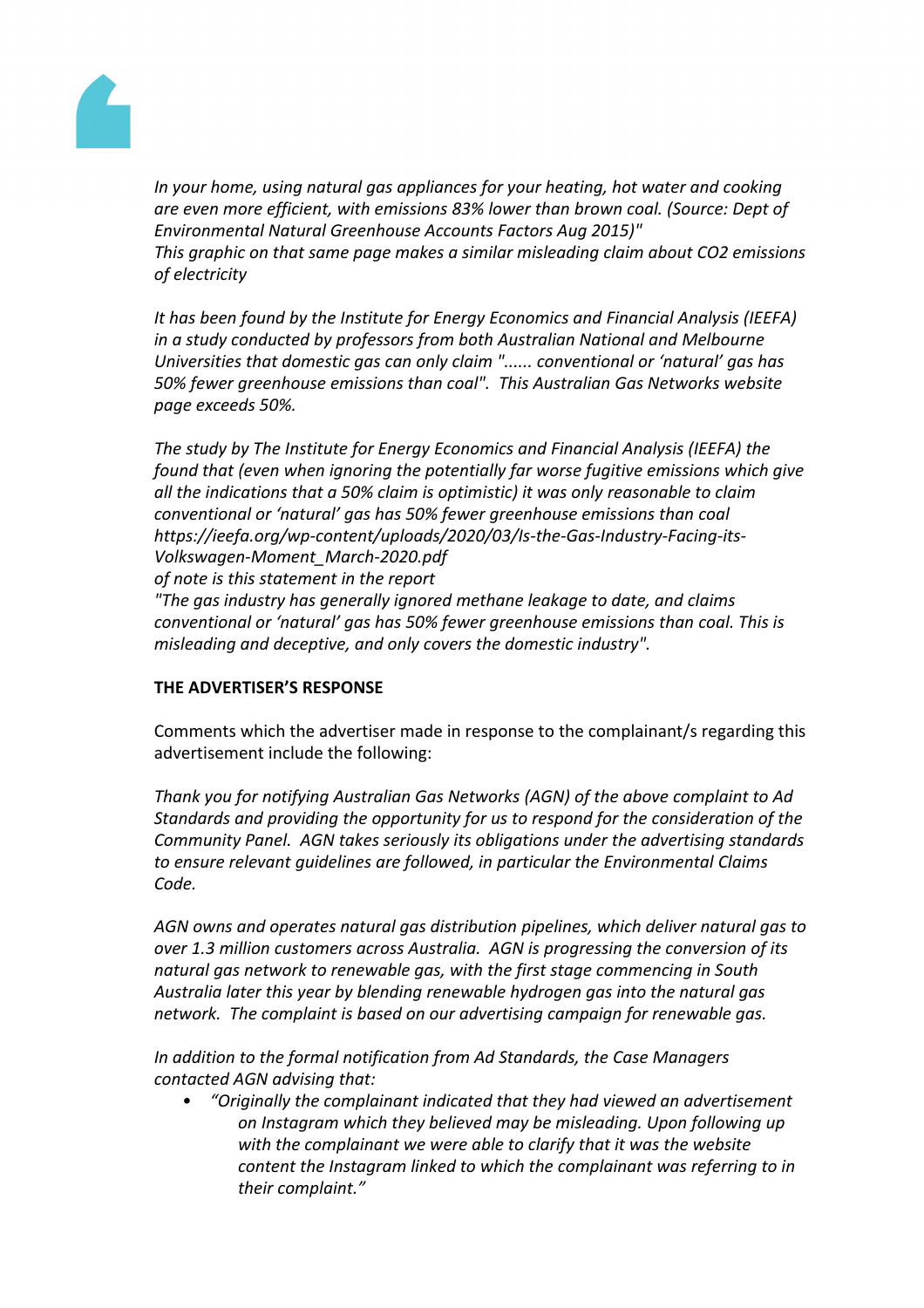

- *• "However, the complaint only relates to the content of these two webpages:*
	- *https://www.australiangasnetworks.com.au/renewablegas*
		- *https://www.australiangasnetworks.com.au/gas-explained/benefits-ofnatural-gas/environmental-benefits"*

*For clarity, I have noted below the contents identified in the initial Ad Standards complaint as they pertain to the webpages identified, and have referenced these as Page 1 and Page 2 accordingly in our response.*

- *• [Page 1] https://www.australiangasnetworks.com.au/renewablegas*
	- . *"Natural gas is already significantly cleaner than grid electricity..."*
	- $\bullet$  *"They do not indicate in the advertisement the proportion of Renewable Gas used in the gas grid."*
	- *"Gas already has a much lower carbon intensity than grid electricity, but there is more to do."*
	- *Embedded Video Voice Over at 28 seconds "…as we transition to an even more sustainable source of energy"*
- *• [Page 2] https://www.australiangasnetworks.com.au/gas-explained/benefitsof-natural-gas/environmental-benefits*
	- *Gas hot water systems provide instant hot water, with up to 83% less carbon emissions than an electric hot water system"*
	- *"Natural gas can help deliver significant emission reductions, using technology and infrastructure that is already in place, for large scale electricity generation, with emissions that are nearly 70% lower than the brown coal power stations that produced 19% of Australia's electricity in 2014, or 57% less than the black coal power stations that produced 43% of Australia's electricity, with no loss in stable base load generation. In your home, using natural gas appliances for your heating, hot water and cooking are even more efficient, with emissions 83% lower than brown coal. (Source: Dept of Environmental Natural Greenhouse Accounts Factors Aug 2015)"*

*Our response addresses the AANA Environmental Claims Code which the complaint has initially been assessed against by Ad Standards, and also all sections of the Advertiser Code of Ethics which the Community Panel will also consider.*

*RESPONSE TO COMPLAINT RECEIVED*

*1. AANA Environmental Claims Code for Advertising and Marketing*

*Section 1. Truthful and Factual Presentation.*

*Environmental Claims in Advertising or Marketing Communication: a) shall not be misleading or deceptive or be likely to mislead or deceive;*

*In our view, the claims made in our webpages are not misleading, as Natural Gas is a cleaner energy source than electricity from the grid.*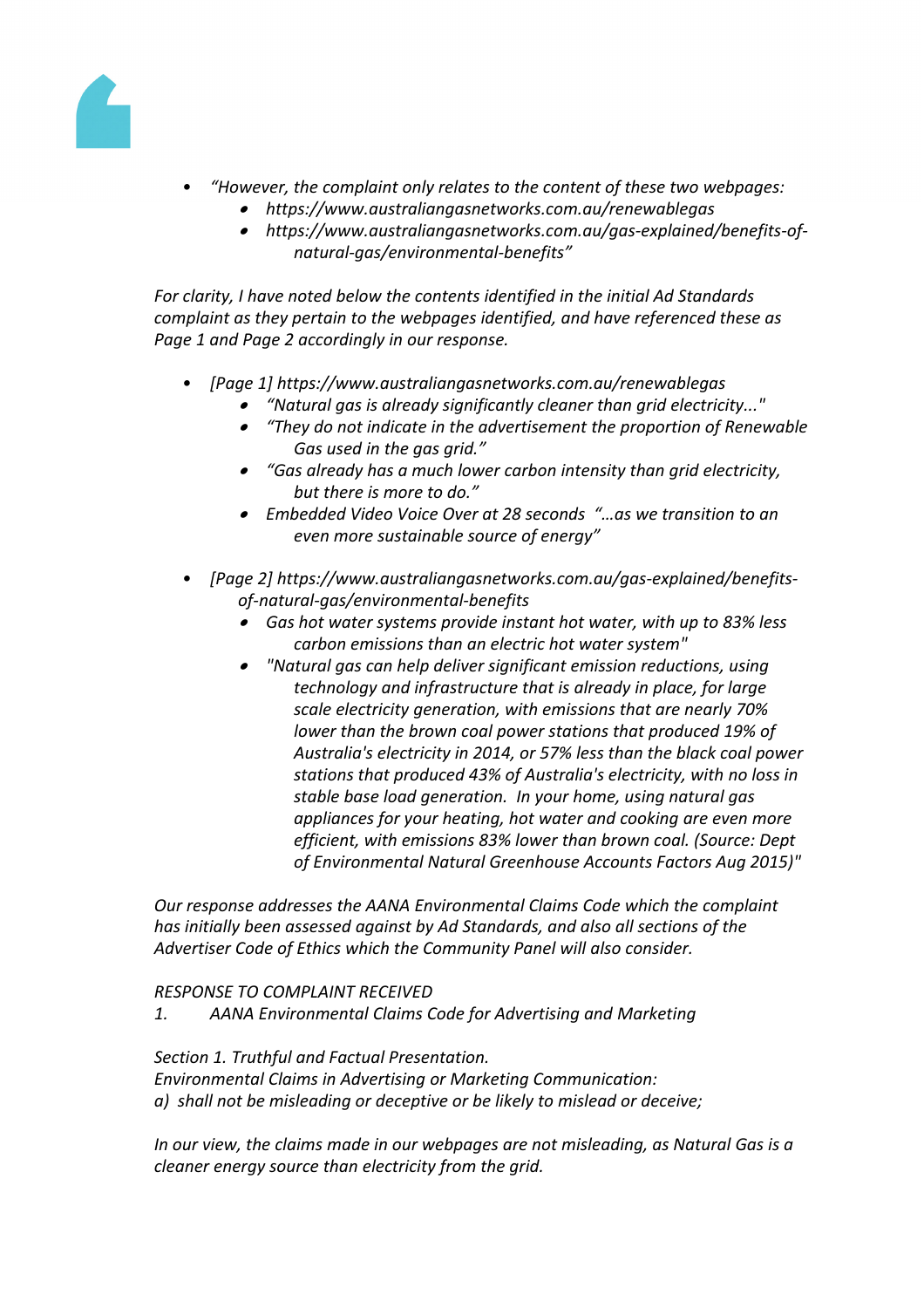

*AGN relies on annual emissions data published by the Australian Government's Department of Industry, Science, Energy and Resources (DISER) in the National Greenhouse Accounts Factors (NGAFR) report, which is designed for use by companies and individuals to estimate greenhouse gas emissions.*

*The methods used in the NGAFR "are consistent with international guidelines and are subject to international expert review each year", and form the basis of the Australian Government's National greenhouse accounts.* 

*We consider the NGAFR to be the most authoritative emissions data available in Australia, and is therefore the appropriate basis for our comparison of natural gas emissions to grid electricity. This data is clearly referenced on our website.*

*The NGAFR data has been used as the basis for claims on website Page 2, such as gas hot water systems being up to 83% lower carbon emissions than electric hot water systems. The comparisons do vary by state depending on the electricity generation mix, with the greatest emissions savings of 83% being in Victoria (where our largest number of customers live), which has the highest concentration of electricity created from coal fired power stations.*

*The complaint that the content of these pages is misleading is largely based on the view that a report by the Institute for Energy Economics and Financial Analysis (IEEFA) has proven natural gas is not cleaner than grid electricity. In AGN's view, the article does not outweigh the Australian Government approach as provided by DISER. The DISER information is robust and reliable and forms a reasonable basis for the statements made by AGN.* 

*The complaint also notes that natural gas could not have a lower carbon intensity than grid electricity in South Australia… since there is virtually no coal-fired electricity generation. While it is true that South Australia no longer has coal fired electricity, DISER data has been used to show that in South Australia emissions from natural gas hot water are up to 67% lower than electric hot water systems (based on 2015 data as quoted on the website). This is due to South Australia sourcing a significant amount of its electricity from Victoria and using natural gas to generate over 50% of electricity produced in South Australia, which is a much less efficient than using natural gas at a home or business property. Again this data is based on the DISER.*

*The complaint refers to an embedded video on Page 1, which is an educational video on the required evolution of Australia's energy mix to a low carbon emissions future and the contribution that AGN is making by developing renewable gas for use in our network. The phrase "even more sustainable source of energy" refers to improving Australia's energy mix in total. We believe this is clear in the introduction of the video.* 

*The complaint asserts "They do not indicate in the advertisement the proportion of Renewable Gas used in the gas grid" in relation to the 'Renewable gas' Page 1 webpage. We do not believe this is correct, as the same page states:*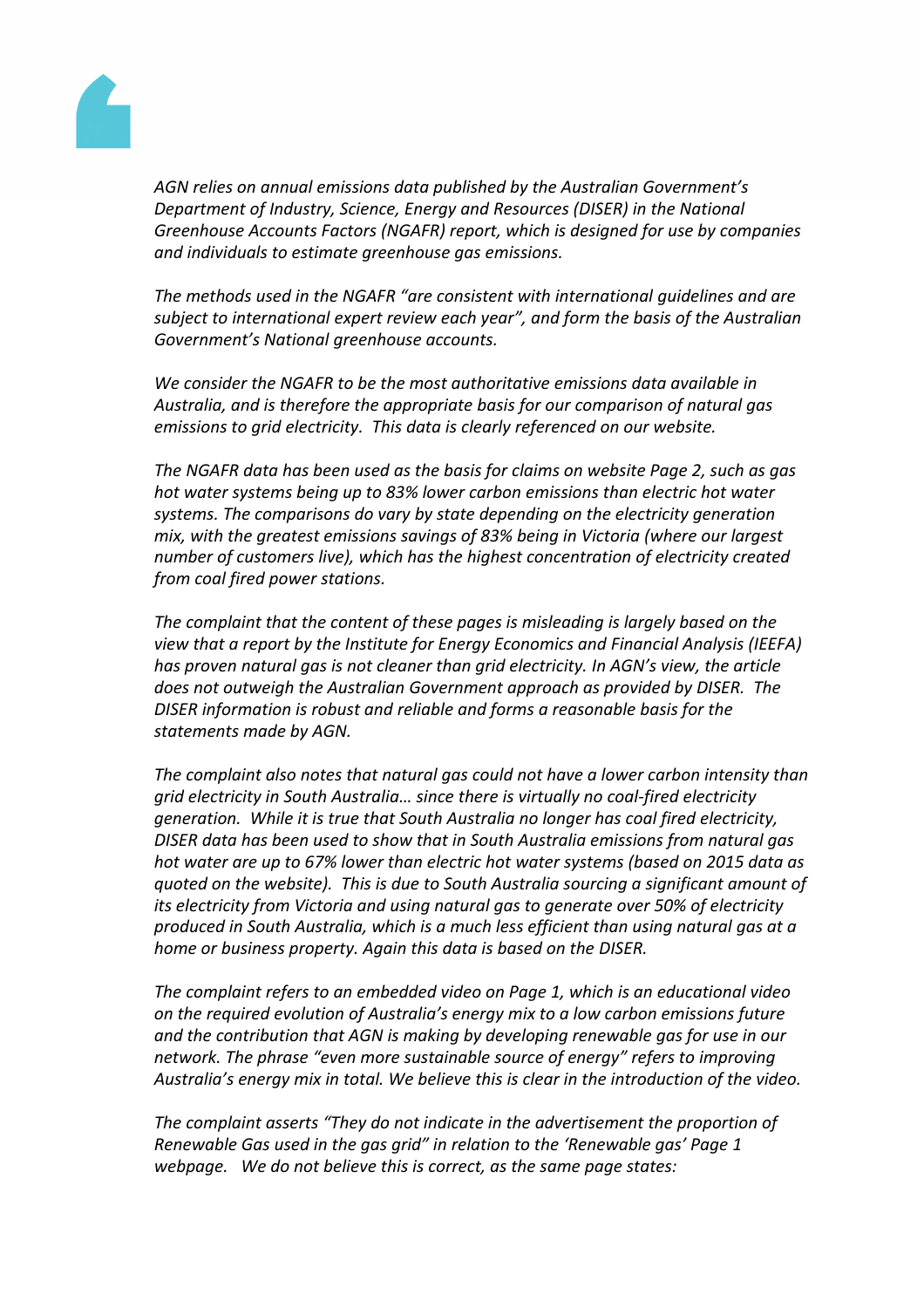

*"Located at the Tonsley Innovation District, HyP SA is an innovative energy project that will produce renewable hydrogen. A 1.25MW electrolyser will be used to produce renewable hydrogen for blending up to 5% with natural gas. This will be supplied to more than 700 existing homes and businesses in Mitchell Park."* 

*We believe the webpage details the scale of the project, noting how many customers will be impacted (700), the percentage of renewable gas being blended with natural gas (up to 5%), and where those customers are located (Mitchell Park, SA). The project is also supported by an extensive community engagement program with customers in the area.*

*For the reasons set out above, we disagree that the content of the webpages is in any way misleading.*

*b) shall display any disclaimers or important limitations and qualifications prominently, in clear, plain and specific language*

*While the pages identified do not include any disclaimers, we do display limitations and qualifications prominently in clear, plain and specific language. Our project descriptions are clear on the size and nature of the project (as referenced in Section 1 a). Our webpages clearly state where data has been sourced, in the same font as other material on the page, which is easy to read, and located on the same page. For example "(Source: Dept of Environmental Natural Greenhouse Accounts Factors Aug 2015)". Accordingly, we consider we are compliant with this requirement of the Code.*

*c) shall represent the attributes or extent of the environmental benefits or limitations as they relate to a particular aspect of a product or service in a manner that can be clearly understood by the consumer.*

*We believe that the wording of claims on our website make clear the extent of the environmental benefits or limitations relating to natural gas. We support our claims with a source where relevant, and state percentages and appliance types as part of our comparison.*

*Section 2. Genuine Benefit to the Environment. Environmental Claims must:*

*a) be relevant, specific and clearly explain the significance of the claim;*

*We believe the claimed benefits are relevant to consumers as they are based on comparing the two main sources of residential energy and that one option is cleaner than the other. That is relevant information to a person who is interested in which energy source is producing less carbon. We also state twice (including a visual call out) on Page 2 that Solar is the cleanest energy option where it is available.* 

*b) not overstate the claim expressly or by implication;*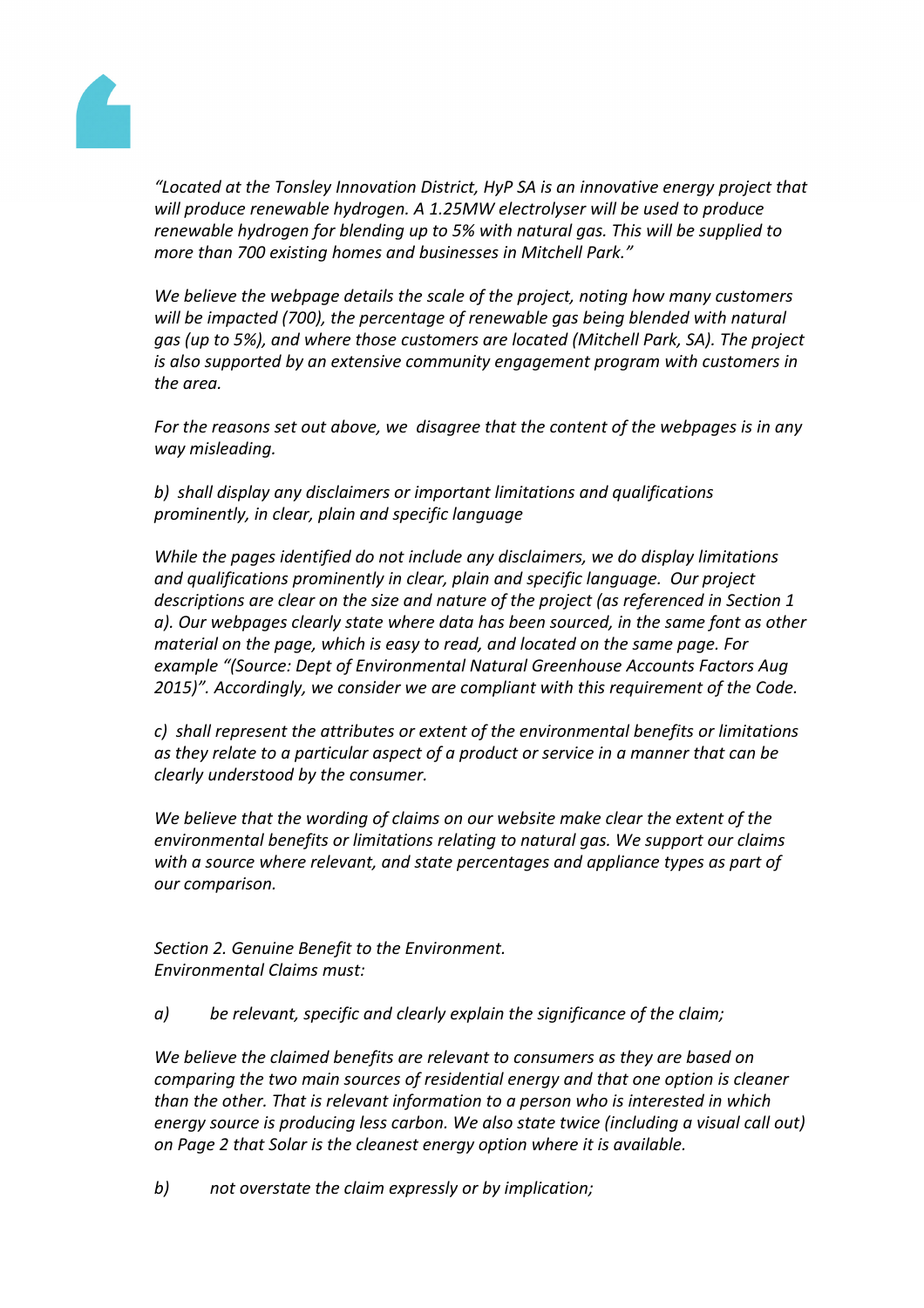

*The claims made in page 1 and Page 2 are not an overstatement as we provide relevant percentages and a source with the information. As outlined in Section 1 a, our comparisons are based on emissions data provided by the Australian Government which supports our claim that Natural Gas appliances produce less carbon emissions than Electricity from the grid.*

*c) not imply that a product or service is more socially acceptable on the whole. Page 1 and Page 2 of our website seek to make a factual point about natural gas relative to electricity, which is a relevant decision for some consumers. There is no suggestion that alternative energy options are not socially acceptable, nor that natural gas, hydrogen or biogas is more socially acceptable than grid-electricity.*

#### *Section 3. Substantiation.*

*Environmental Claims in Advertising or Marketing Communication: a) shall be able to be substantiated and verifiable. Supporting information shall include sufficient detail to allow evaluation of a claim;*

*As noted in our response to Section 1a, we believe our claims are be substantiated and verified based on government provided data. Our webpages state where data has been sourced, in a font that's easy to read, and located on the same page. For example (Source: Dept of Environmental Natural Greenhouse Accounts Factors Aug 2015). We accept that more recent NGAFR data is available, and will update the webpage reference to the date of the report soon, however the relevant comparisons have not changed materially since the 2015 report.*

*b) shall meet any applicable standards that apply to the benefit or advantage claimed;*

*We do not believe our advertisement is subject to additional applicable standards regarding the benefit claimed.*

*c) containing testimonials shall reflect the genuine, informed and current opinion of the person giving the testimonial.*

*We do not believe our advertisement breaches this section of the Code of Practice as no testimonials are present in the advert.*

*2. AANA Code of Ethics for Advertising and Marketing*

*We have also addressed Section 2 of the AANA Code of Ethics for Advertising and Marketing, which relates to Consumer Complaints.*

*Section 2.1 Advertising or Marketing Communications shall not portray people or depict material in a way which discriminates against or vilifies a person or section of the community on account of race, ethnicity, nationality, gender, age, sexual preference, religion, disability, mental illness or political belief.*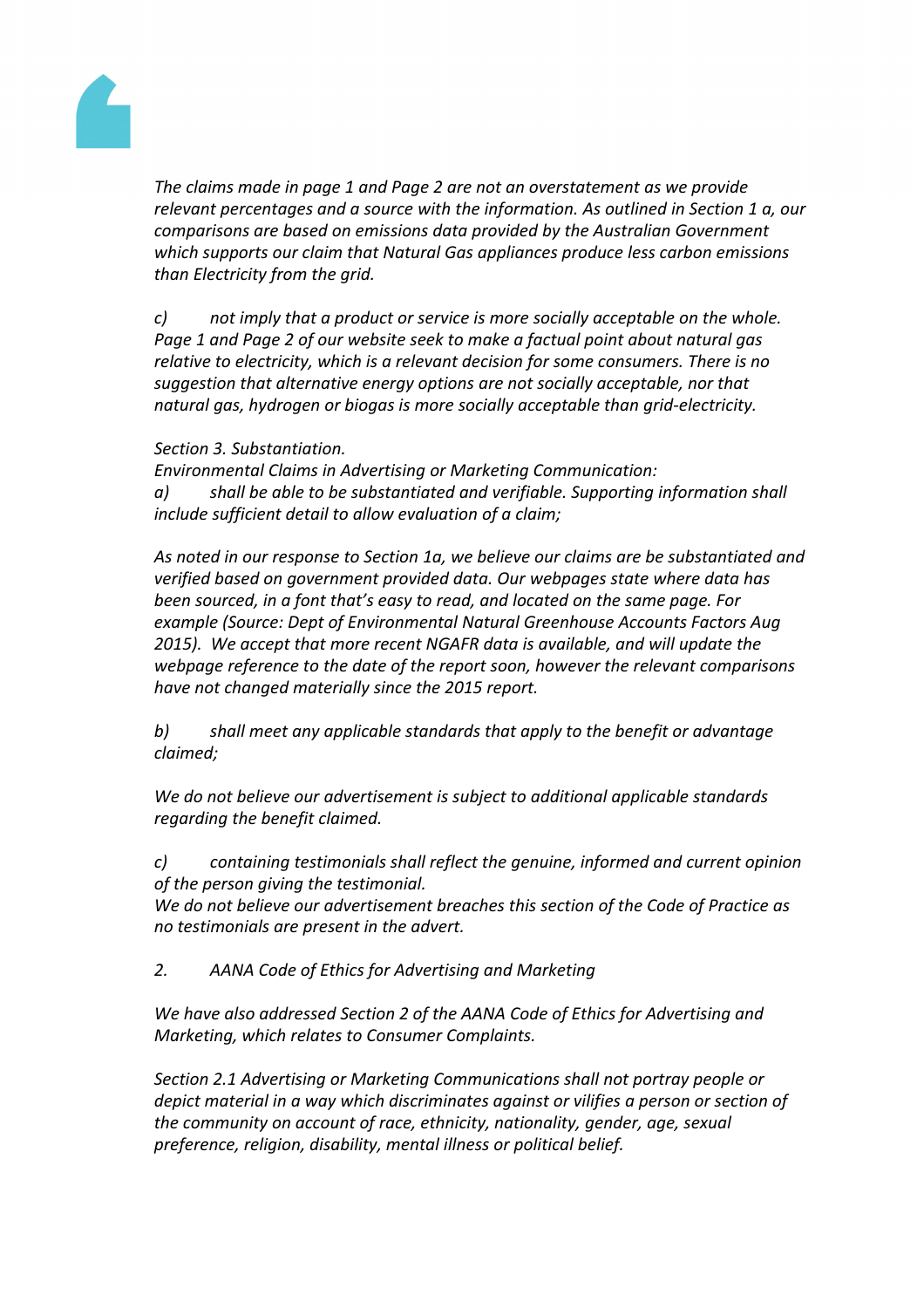

*We do not believe our advertisement in any way breaches this section of the Advertiser Code Of Ethics as it does not depict material that discriminates or vilifies a person or section of the community as identified in section 2.1*

*Section 2.2 Advertising or Marketing Communications shall not employ sexual appeal: (a) where images of Minors, or people who appear to be Minors, are used; or (b) in a manner which is exploitative or degrading of any individual or group of people.*

*We do not believe our advertisement breaches in any way this section of the Advertiser Code of Ethics as it does not employ sexual appeal against Minors or in a manner that is exploitative or degrading to any individual or group of people as identified in section 2.2.* 

*Section 2.3 Advertising or Marketing Communications shall not present or portray violence unless it is justifiable in the context of the product or service advertised.*

*We do not believe our advertisement breaches in any way this section of the Advertiser Code Of Ethics as it does not present or portray violence as identified in section 2.3.* 

*Section 2.4 Advertising or Marketing Communications shall treat sex, sexuality and nudity with sensitivity to the relevant audience.*

*We do not believe our advertisement breaches in any way this section of the Advertiser Code of Ethics as there is no sex, sexuality or nudity present.* 

*Section 2.5 Advertising or Marketing Communications shall only use language which is appropriate in the circumstances (including appropriate for the relevant audience and medium). Strong or obscene language shall be avoided.*

*We do not believe our advertisement breaches in any way this section of the Advertiser Code of Ethics as there is no strong or obscene language used.* 

*Section 2.6 Advertising or Marketing Communications shall not depict material contrary to Prevailing Community Standards on health and safety.*

*We do not believe our advertisement breaches in any way this section of the Advertiser Code of Ethics as it does not depict material contrary to Prevailing Community Standards on health and safety.*

*Section 2.7 Advertising or Marketing Communications shall be clearly distinguishable as such to the relevant audience.*

*We do not believe our advertisement breaches in any way this section of the Advertiser Code of Ethics as our advert is clearly distinguishable to its relevant audience.*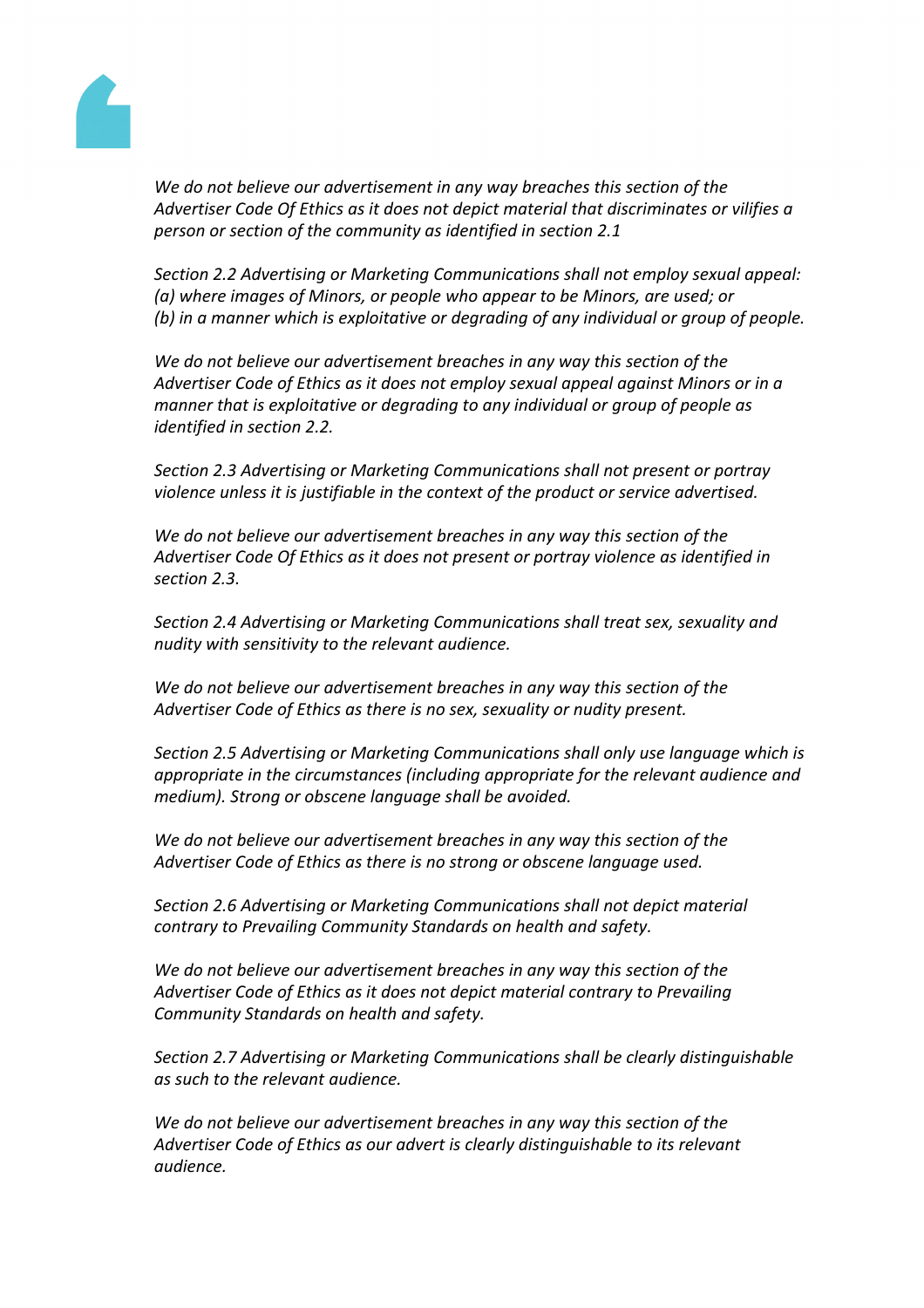

#### *3. Other Matters raised in the complaint*

*The complaint refers to AGN showing "apparent contempt" for the earlier Ad Standards ruling for case 0202-20. We do not agree with this comment. The Community Panel's decision was that the advertisement did not clearly note natural gas was being compared to grid electricity rather than all other energy options, such as renewables. The decision did not consider if natural gas was cleaner than other energy forms.*

*AGN accepted the ruling that our advertisement should more clearly explain the comparison that was being made and will have regard to this in future marketing. The advertisement the case related had already been removed before the decision of the Community Panel as part of our planned rotation of advertising..*

*We trust the above response addresses any concerns regarding the our webpages, and provides the Community Panel with sufficient information for their review, however, if any further information is required, please do not hesitate to contact me.*

#### **THE DETERMINATION**

The Ad Standards Community Panel (the Panel) considered whether this advertisement breaches the AANA Environmental Claims in Advertising and Marketing Code (the Environmental Code).

The Panel noted the complainant's concerns that the advertisement made environmental claims which were misleading.

The Panel viewed the advertisement and noted the advertiser's response.

#### **Is an environmental claim being made?**

The Panel considered whether the advertisement made an Environmental Claim. The Environment Code applies to 'Environmental Claims' in advertising and marketing communications.

The Code defines environmental Claims as "any express or implied representation that an aspect of a product or service as a whole, or a component or packaging of, or a quality relating to, a product or service, interacts with or influences (or has the capacity to interact with or influence) the Environment".

The Panel noted that the complainant identified a number of claims, and each is discussed below.

#### Proportion of renewable gas

The Panel noted the complainant's concern that the advertisement does not indicate the proportion of Renewable Gas used in the gas grid.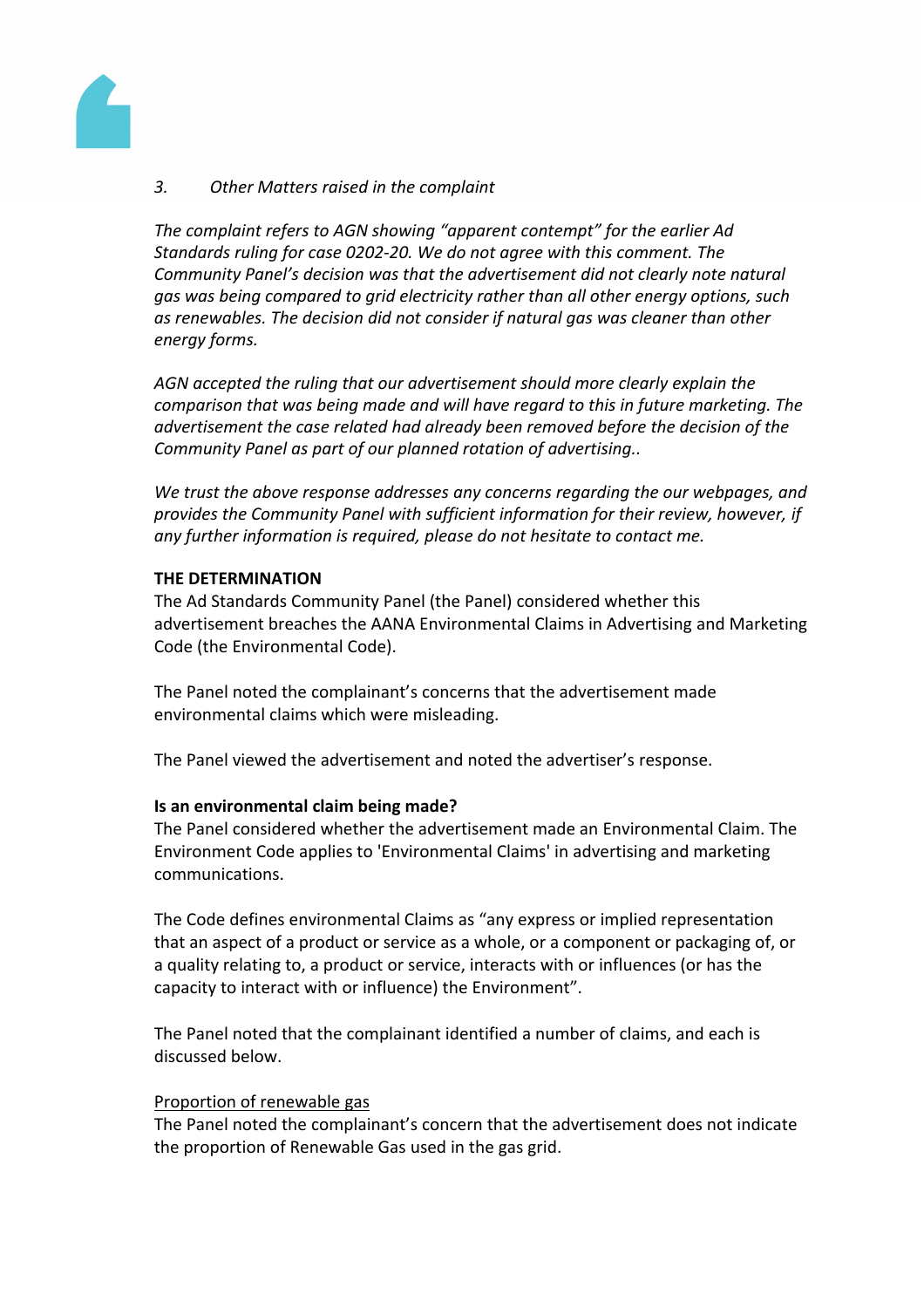ThePanel noted that the advertisement did not explicitly include claimthat renewable gas currently used, however considered that alimismadeabout the future use of therenewable gas.

ThePanel considered that the advertisemed include a claim in relation the use of renewable gas and identified these claim 1.

# Gasis cleaner thangrid electricity

ThePanel noted thecomplainant'sconcernthat the claim"Natural gas isalready significantly cleaner thagrid electricity" is untrue due to fugitive emission the release of methane into the atmosphere) and venting of CO2." The Panel alsonoted the complainant's concern that the aim "Gasalready has a muchlower carbon intensity than grid electricity''s untrue due to:

the factthat in places like SoutAustralia there is virtually no coal-fired electricitygeneration

fugitive emissions and venting of CO2.

ThePanel noted that the complainant had provided the following purceas a basisfor thesestatements[:https://reneweconomy.com.au/gaslighting-on-emissions-iee](https://reneweconomy.com.au/gaslighting-on-emissions-ieefa-says-burning-lng-worse-than-coal-for-climate-19615/)fa[says-burning-lng-worse-than-coal-for-climate-196](https://reneweconomy.com.au/gaslighting-on-emissions-ieefa-says-burning-lng-worse-than-coal-for-climate-19615/)15/.

ThePanel considered that the twotatementsidentified by the complainantwere statementsabout theenvironmentalbenefit of the product,andconstituted environmental claims.

ThePanel considered that the phrase "Natural gas is already significaled werthan grid electricity" is an environmental claim and entified thisas claim 2.

ThePanel considered that the phrase "Gas already has a much lower carbon intensity than gridelectricity" isan environmental claimand identified thisas claim3.

# Transition to an evemore sustainable source energy

ThePanel noted the complainant's concernthat the phrase "as we transition to an even more sustainable source energy" is misleading itimpliesthat petroleumgas is sustainable.

ThePanel considered that the advertisement designals a claimabout transitioning to sustainablesources and thismay be considered to bean environmentablaim about theproduct.

ThePanel considered that the phrase "are transitionto an even moresustainable source ofenergy" isan environmental claim and dentified thisas claim.

# Percentage of carboamissions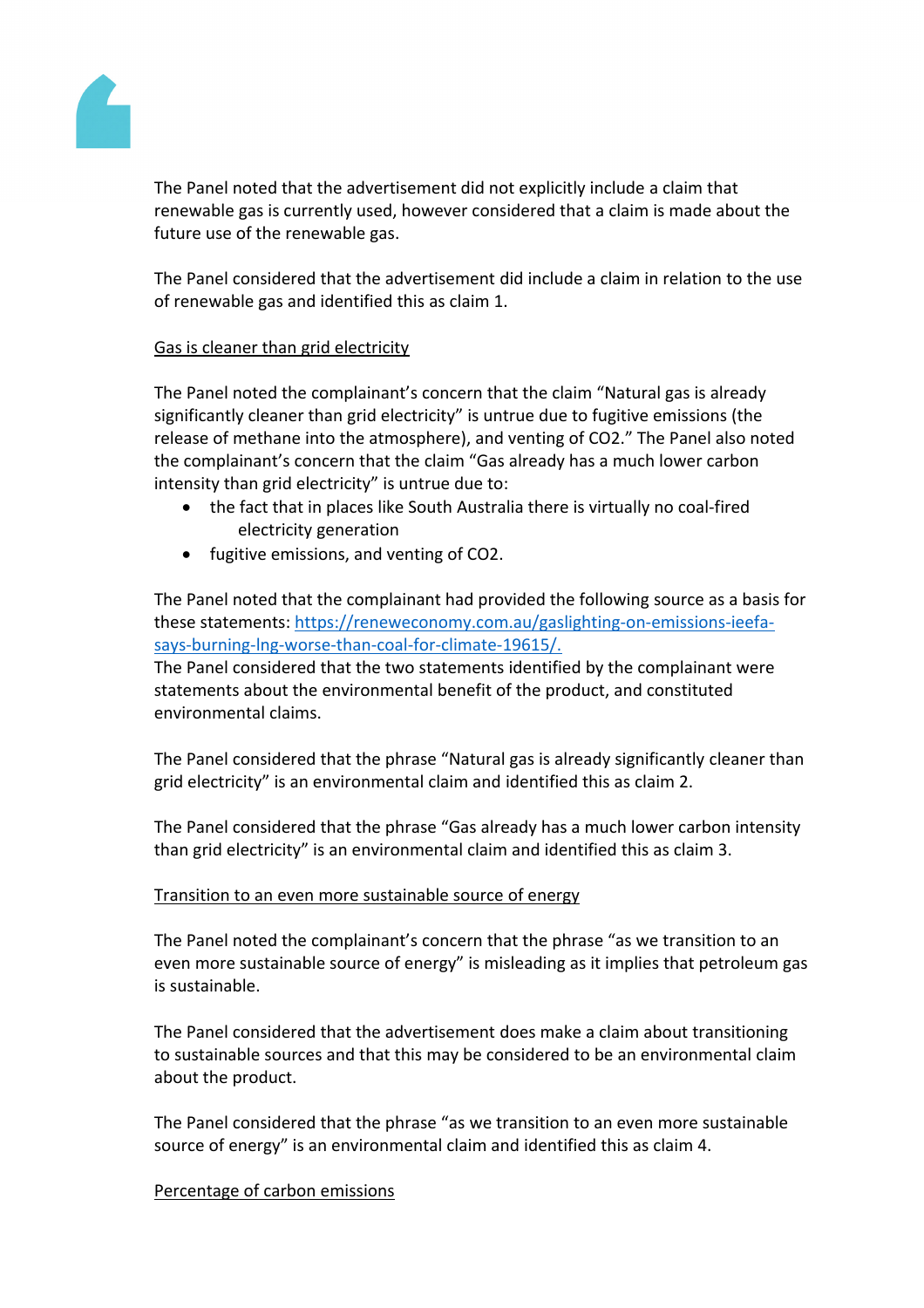ThePanel noted thecomplainant'sconcerns thatthe claims:

- 1. "Gashot water systems providenstant hotwater, withup to 83% less carbon emissionsthan electric hot water systems"
- 2. "Natural gas can helpleliver significant emission reductions, ingtechnology andinfrastructurethat isalreadyin place for large scale electricity eneration arenearly70% lower than the brown coal power stations at produced 19% of Australia's electricity i@014,or 57% lesshan the black coal power stations that produced 43% of Australia ectricity, with noloss in stable basebad generation" and
- 3. "In yourhome,usingnatural gasappliancesfor yourheating,hot waterand cookingare even more efficient, with emissions 83% lower than wn coal."

are misleading as the estitute for Energy Economics and Financial Analysis (IEEFA) report states that conventional onatural' gashas50% fewer greenhouse missions than coal, and the numbers stated the above claims are in excess fthis.

ThePanel noted that the complainant has provide the following source in support of the complaint[:https://ieefa.org/wp-content/uploads/2020/03/Is-the-Gas-Indust](https://ieefa.org/wp-content/uploads/2020/03/Is-the-Gas-Industry-Facing-its-Volkswagen-Moment_March-2020.pdf)ry-[Facing-its-Volkswagen-Moment\\_March-2020.](https://ieefa.org/wp-content/uploads/2020/03/Is-the-Gas-Industry-Facing-its-Volkswagen-Moment_March-2020.pdf)pdf.

ThePanel considered that all three statementeremaking specific claims lating to percentages of carbon emissiors and that these constitute environmental claims.

ThePanel considered that the statement "Gas hot water system sideinstant hot water, with upto 83% lesscarbon emissiont than electric hot water systems' is an environmental claim and identifiethis asclaim 5.

ThePanel considered that the statement "Naturals carhelp deliver significant emission reductions, using technology and infrastructure that is already in place for large scale electricitgeneration arenearly 70% lower thathe browncoalpower stationsthat produced19% ofAustralia's electricity in 2014, or 57% less than the black coal powestationsthat produced 43% of Australia's electricity, with no loss in stable base loadeneration" is an environmental claim and entified thisas claim 6.

ThePanel considered that the statement "In your home, using natures appliances" for your heating,hot water and cookingare even more efficient, withe mission \$3% lowerthan brown coal." is anenvironmental claimand identifiedthisas claim7.

# Claims

ThePanel noted that the ollowing Claims have been identified in the advertisement:

Claim1: The impression the advertisementives in relation the use of renewable gas

Claim2: Naturalgasis already significantly eanerthan grid electricity Claim3: Gas alread has a much lowe carbon intensity than grid electricity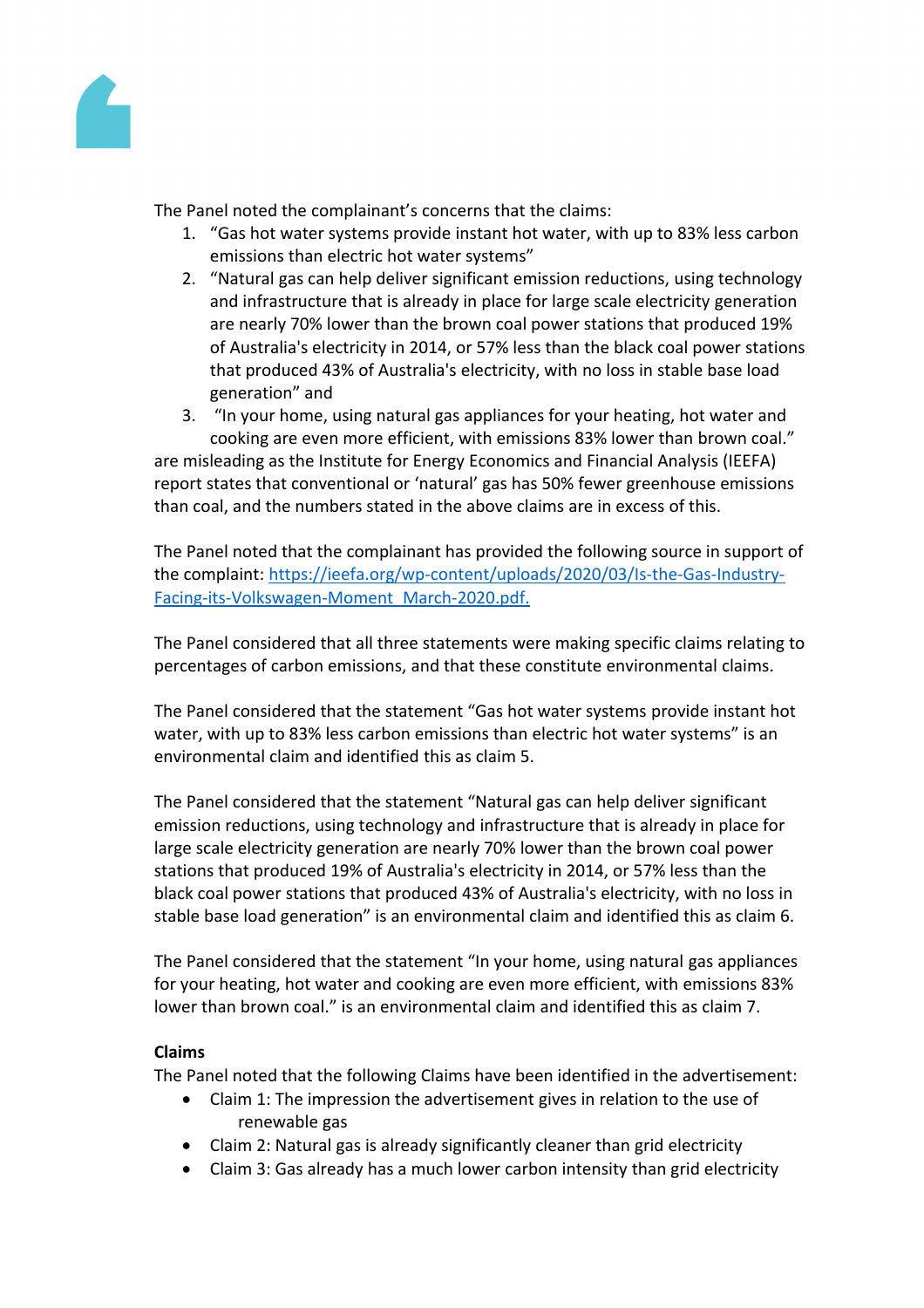

- Claim 4: Transition to an even more sustainable source of energy
- Claim 5: Gas hot water systems provide instant hot water, with up to 83% less carbon emissions than electric hot water systems
- Claim 6: Natural gas can help deliver significant emission reductions, using technology and infrastructure that is already in place for large scale electricity generation are nearly 70% lower than the brown coal power stations that produced 19% of Australia's electricity in 2014, or 57% less than the black coal power stations that produced 43% of Australia's electricity, with no loss in stable base load generation
- Claim 7: In your home, using natural gas appliances for your heating, hot water and cooking are even more efficient, with emissions 83% lower than brown coal.

The Panel then considered each claim under the relevant sections of the Environmental Code.

# **1 a) Environmental Claims in Advertising or Marketing Communication shall not be misleading or deceptive or be likely to mislead or deceive**

The Panel noted that the Practice Note for this section of the Environmental Code includes:

*"It is not intended that legal tests be applied to determine whether advertisements are misleading or deceptive, or likely to mislead or deceive, in the areas of concern to this Code.*

*Instead, consideration will be given as to whether the average consumer in the target market would be likely to be misled or deceived by the material.*

# *Factors to consider include:*

*An advertisement may be misleading or deceptive directly or by implication or through emphasis, comparisons, contrasts or omissions. It does not matter whether the advertisement actually misled anyone, or whether the advertiser intended to mislead – if the advertisement is likely to mislead or deceive there will be a breach of the Code.*

*Environmental claims relating to future matters or commitments should be based on reasonable grounds as at the time the claim was made, even if the future matter does not come to pass. The fact that a person may believe in a particular state of affairs does not necessarily mean that there are reasonable grounds for the belief.*

*The target market or likely audience of the advertising or marketing communication should be carefully considered when making environmental claims. Therefore all advertising should be clear, unambiguous and balanced, and the use of technical or scientific jargon carefully considered."*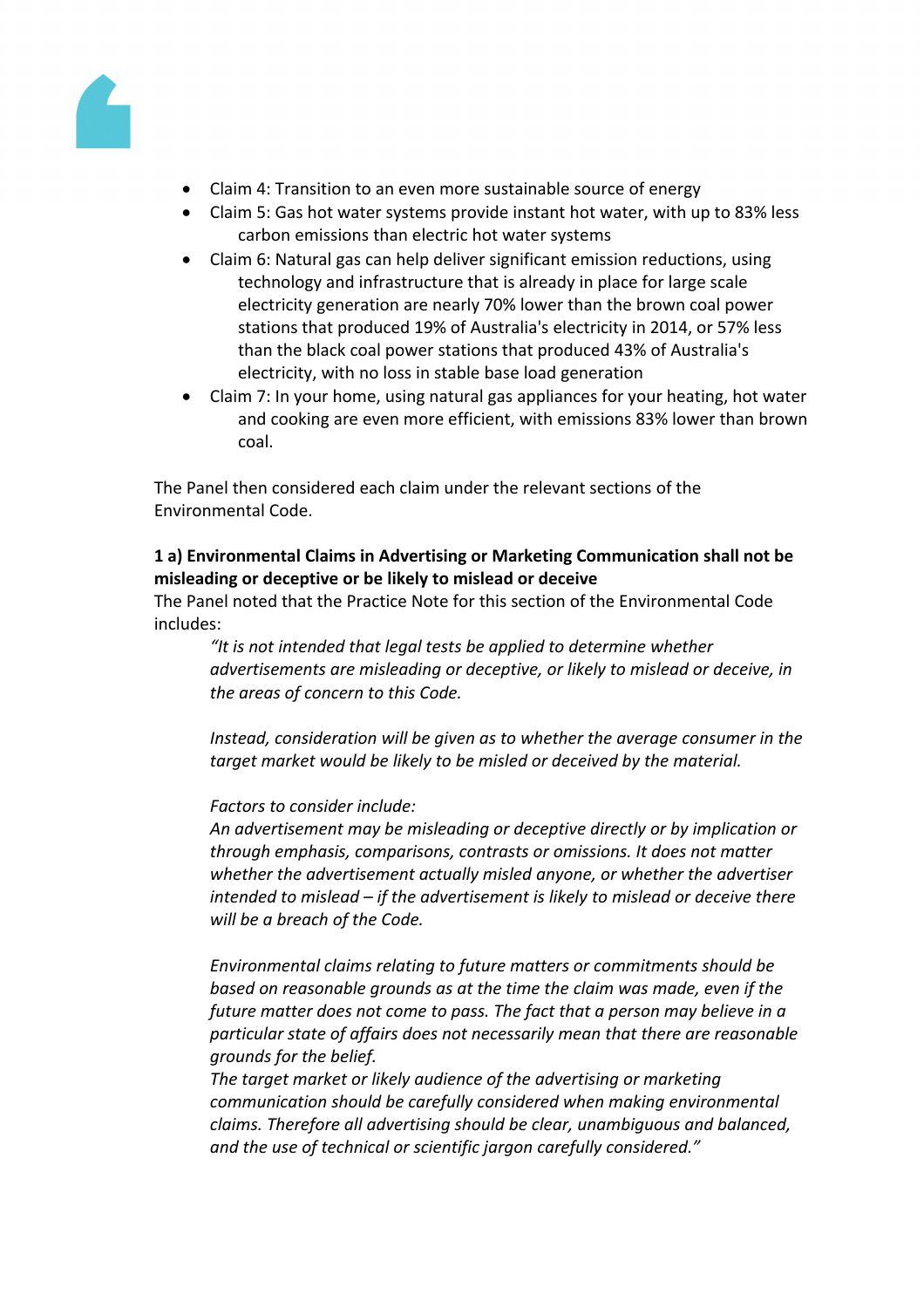

### Claim 1

The Panel noted the advertiser's response that the webpage clearly states the percentage of planned renewable gas.

The Panel noted that the webpage includes the text:

*"Located at the Tonsley Innovation District, HyP SA is an innovative energy project that will produce renewable hydrogen. A 1.25MW electrolyser will be used to produce renewable hydrogen for blending up to 5% with natural gas. This will be supplied to more than 700 existing homes and businesses in Mitchell Park."* 

The Panel noted that not all sections of the two webpages expressed the planned proportion of renewable gas, however considered that nowhere on the webpage did it explicitly state or strongly imply that renewable gas was currently in use.

The Panel considered that the website is a piece of marketing communication which would only be accessed by an interested consumer and that this would be the target market. The Panel considered that consumers interested in renewable gas would be easily able to access information on the website which detail the planned use of renewable energy.

The Panel considered that the advertisement would not mislead or deceive the target market into believing that renewable gas is currently in use, or that renewable gas is planned to be used at a higher percentage than is clearly stated on the webpage.

The Panel considered that claim 1 was not be misleading or deceptive or be likely to mislead or deceive.

# Claim 2

The Panel noted that the advertiser had responded that it relies on annual emissions data published by the Australian Government's Department of Industry, Science, Energy and Resources (DISER) in the National Greenhouse Accounts Factors (NGAFR) report, which is designed for use by companies and individuals to estimate greenhouse gas emissions. The Panel further noted the advertiser's response that: "The methods used in the NGAFR "are consistent with international guidelines and are subject to international expert review each year", and form the basis of the Australian Government's National greenhouse accounts. This reference is clearly identified on the website… The complaint that the content of these pages is misleading is largely based on the view that a report by the Institute for Energy Economics and Financial Analysis (IEEFA) has proven natural gas is not cleaner than grid electricity. In AGN's view, the article does not outweigh the Australian Government approach as provided by DISER. The DISER information is robust and reliable and forms a reasonable basis for the statements made by AGN… While it is true that South Australia no longer has coal fired electricity, DISER data has been used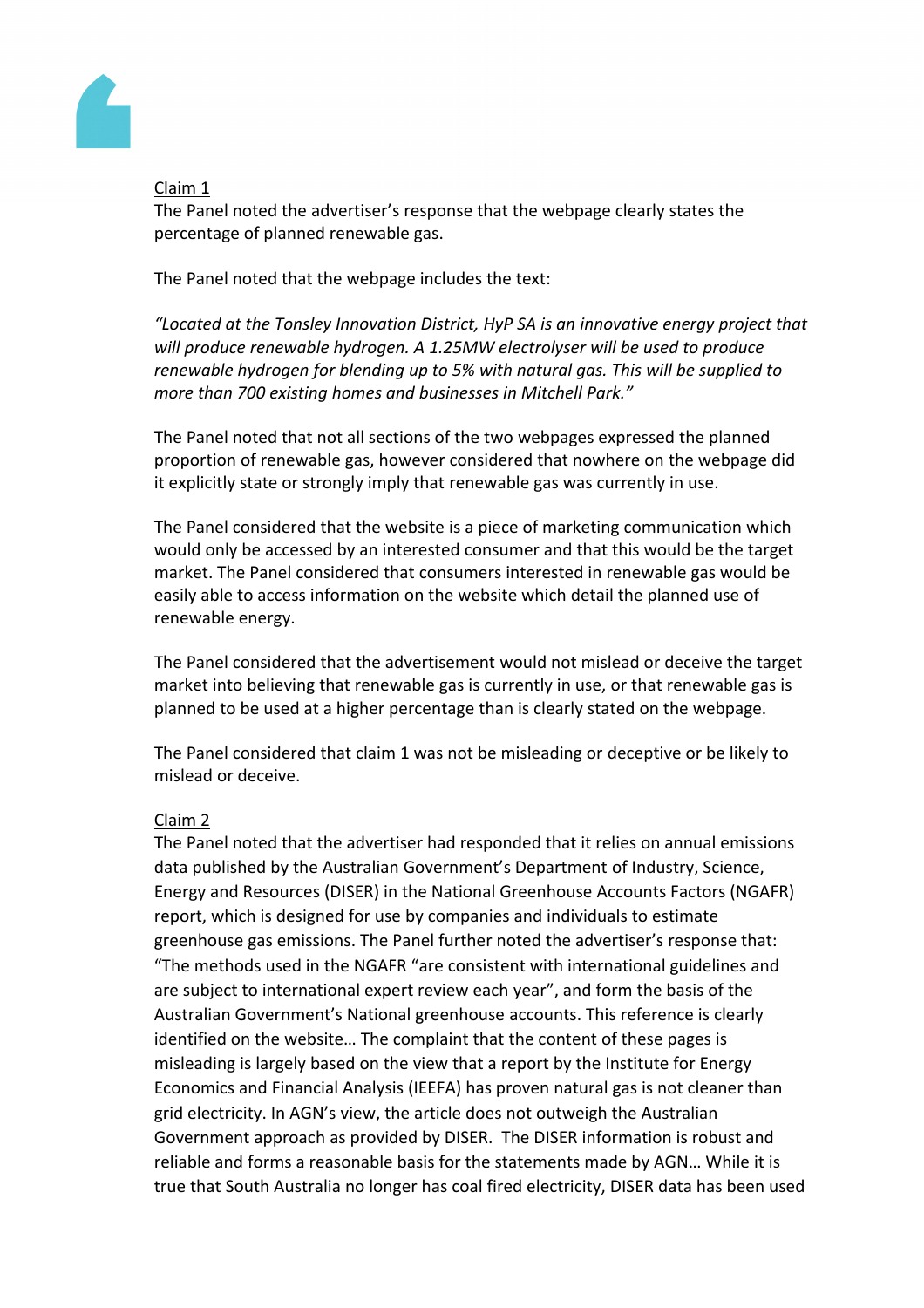to show that in SouthAustralia emissions fromaturalgas hotwater areup to 67% lower than electric hotwater systems (based of 015 data asquoted on the website). This is due o SouthAustralia sourcing significant amount fits electricity from Victoria andusingnaturalgasto generateover50%of electricityproduced inSouth Australia, which ismuch lessefficient than using natural gas ata home or business property. Againthis data is based othe DISER."

ThePanel noted theadvertiser had provided the following souras evidence ofthe claims madehttps://www.industry.gov.au/sites/default/files/2020-07/national[greenhouse-accounts-factors-august-2015](https://www.industry.gov.au/sites/default/files/2020-07/national-greenhouse-accounts-factors-august-2015.pdf).pdf

ThePanel considered that the advertiser had vided evidence in support itsclaim that 'natural gas is already significantly cleaner than grid electricitionconsidered that theadvertiserhad a reasonableasis forthe environmentalclaim, and that the claimhad been expressedearly withreference to evidence.The Panel considered that the arget audience of consumersinterestedin learning more about natural gas would not be mislead or deceived by aim 2.

# Claim 3

In line with discussionelating to claim2, the Panebonsidered that the claimthat gas already has a much lower carbonintensity than grid electricitics supported by evidence andhas a reasonable basis, and targensumers would not be mislead or deceived byclaim 3.

# Claim 4

ThePanel noted theadvertiser'sresponsethat the phrase "transitionto anevenmore sustainable source of energretersto improving Australia's nergymix in total and consider this isclearin the introductionof the video.

ThePanel considered that in the context of the videned the future-focussed heme, the mostlikely understanding of this claim is that ustralia as wholeis transitioning to more sustainablesources of energy  $-$  such a gind and solar  $-$  and that as is a part of that transition. The Panel considerthat membersof the target audience would recognisethe context of the advertisement and would nbemislead ordeceivedby claim 4.

# Claim 5

ThePanel noted theadvertiser's responsethat it uses NGAFReports for the basis of its claims and that the figure of gas hotwater systems having to 83% lower carbon emissions thanelectrichot water systems was based on datarom Victoria, and is consistent withinformation in the NGAFReport.

ThePanel considered that the advertisement is the phrase up to' and thisis a clear reference tothe figure of 83% being he maximum difference.The Panelconsidered that the advertisementincludes a referenct the report where this figures found,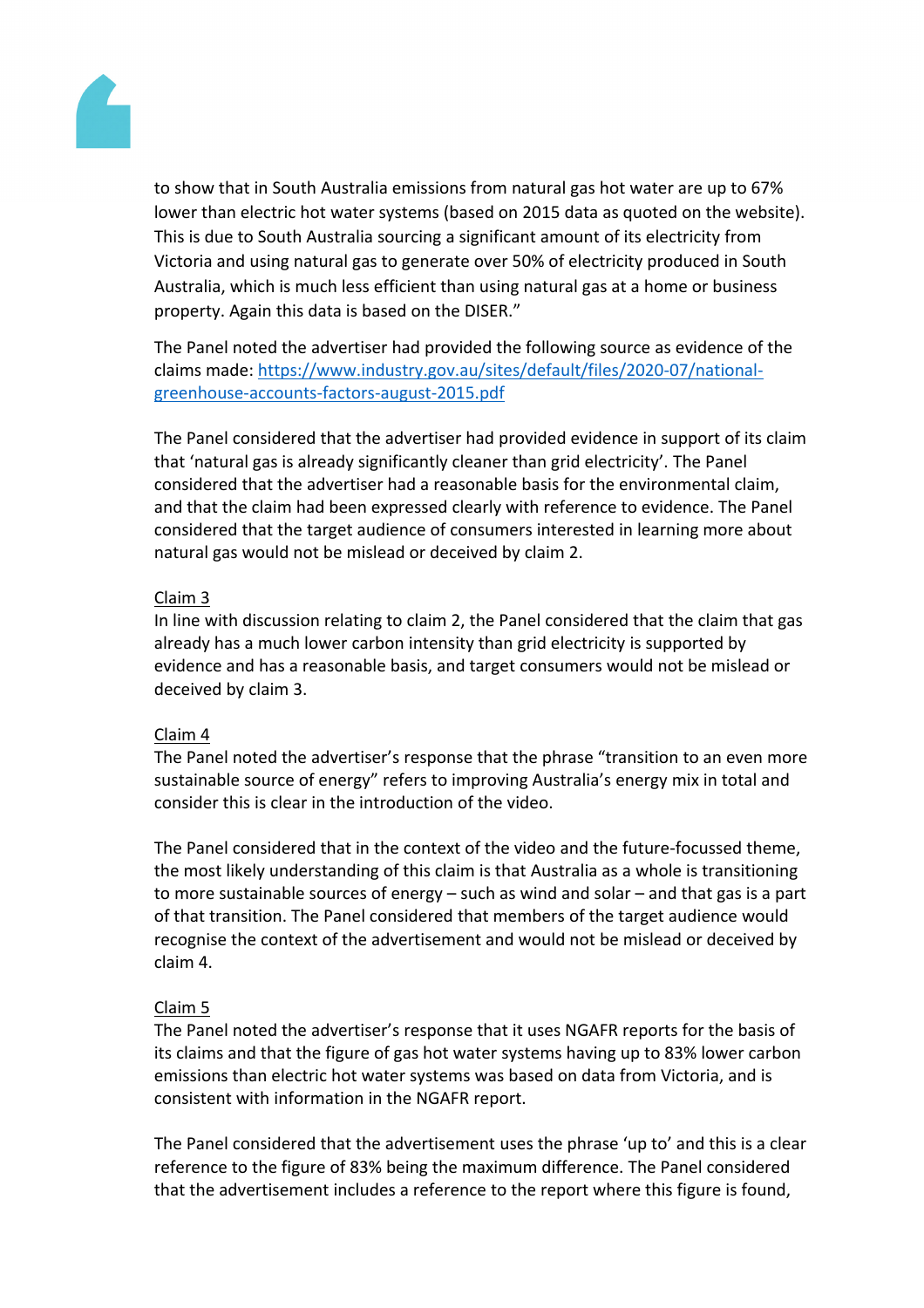

and that this information was portrayed in a clear manner for members of the target audience.

The Panel considered that target consumers would not be mislead or deceived by claim 5.

#### Claim 6

Consistent with the discussion in relation to claim 5, the Panel considered that the advertisement uses figures that are in line with information in the NGAFR report.

The Panel considered that target consumers would not be mislead or deceived by claim 6.

#### Claim 7

Similar to the discussion related to claim 5, the Panel considered that the advertisement includes a reference to the report where this figure is found, and that this information was portrayed in a clear manner for members of the target audience. Unlike claim 5, the Panel noted that claim 7 does not use the qualifier 'up to', however noted there was a more direct comparison with brown coal.

Overall, the Panel considered that the claim made was in line with the report referred to and that target consumers would not be misled or deceived by claim 7.

#### **1 a) conclusion**

The Panel determined that claims 1-7 were not misleading or deceptive and did not breach Section 1 a) of the Environmental Code.

# **2 b) Environmental Claims must not overstate the claim expressly or by implication**

The Panel noted that the Practice Note for this section of the Environmental Code provides:

*"Advertisers and marketers should avoid making claims that expressly or impliedly overstate an environmental benefit. Consideration should be given to whether there is sufficient disclosure of any negative impacts. For example, whether negative impacts have been withheld which, if known, would diminish the positive attribute."*

# Claim 1

Consistent with the discussion under Section 1 a) the Panel considered that the information provided on the website in relation to planned use of renewable gas was clearly presented, and that the claim was not overstated either expressly or by implication.

The Panel considered that the advertisement did not overstate claim 1 expressly or by implication.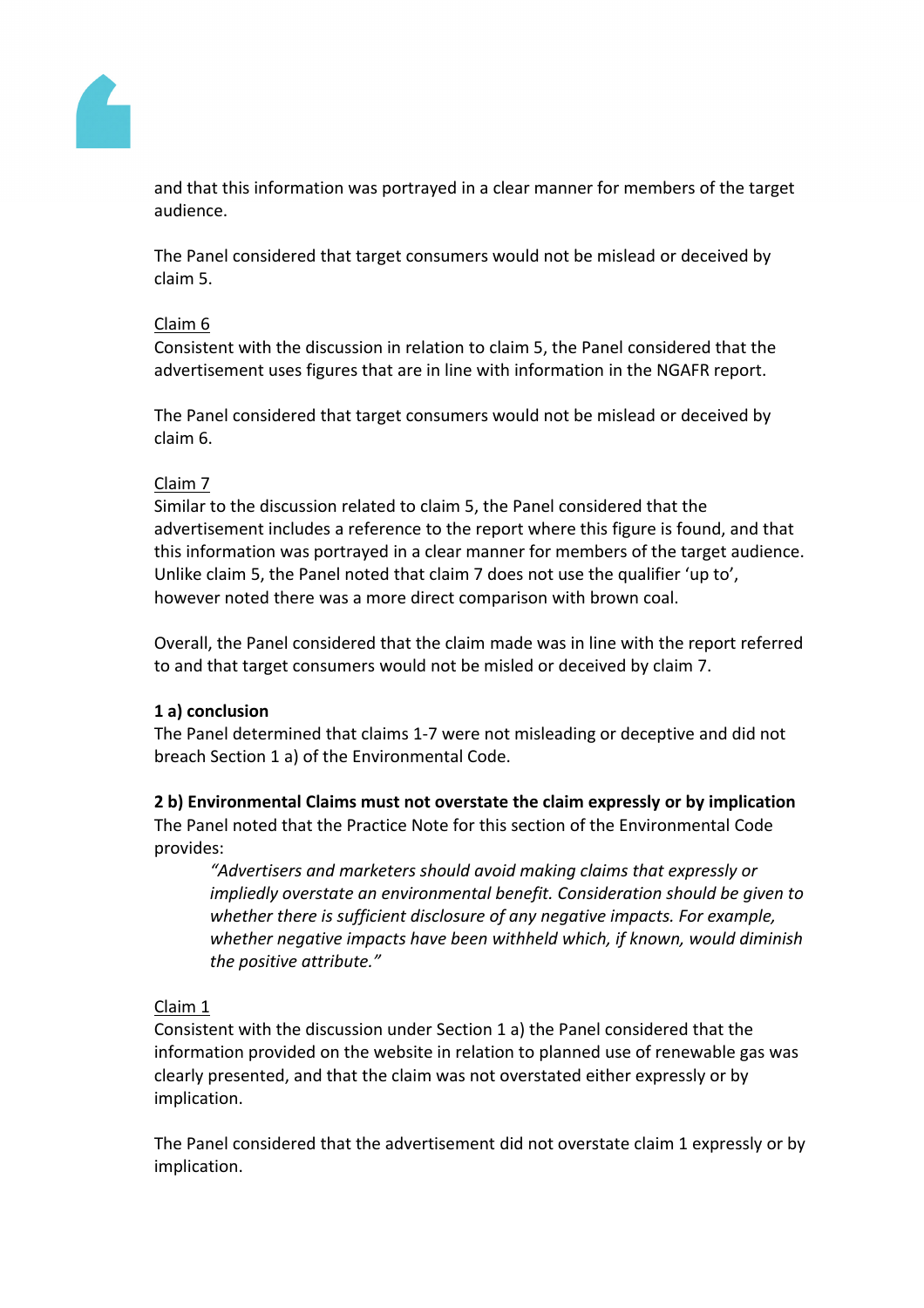

# Claim 2

Consistent with the discussion under Section 1 a) the Panel considered that the information provided on the website in relation to natural gas being cleaner than grid electricity was consistent with provided evidence.

The Panel considered that the word 'significantly' did create the impression of a large difference between the environmental impact of natural gas and grid electricity. However, the Panel considered that the word 'significantly' was not clearly defined and was a matter of personal interpretation and that some people would consider the difference between the two to be significant.

The Panel considered that the advertisement did not overstate claim 2 expressly or by implication.

# Claim 3

Consistent with the discussion under Section 1 a) and the discussion in relation to claim 2, the Panel considered that the information provided on the website in relation to gas already having a much lower carbon intensity than grid electricity was not overstated either expressly or by implication.

The Panel considered that the advertisement did not overstate claim 3 expressly or by implication.

# Claim 4

Consistent with the discussion under Section 1 a), the Panel considered that most people viewing the advertisement would understand this phrase to be referring to the wider energy sector, and not gas specifically.

The Panel considered that the advertisement did not overstate claim 4 expressly or by implication.

# Claim 5

Consistent with the discussion under Section 1 a), the Panel considered that most people viewing the advertisement would understand the phrase 'up to' to mean the maximum possible difference. The Panel considered that most reasonable consumers would understand that this maximum difference wouldn't apply to energy everywhere.

The Panel considered that the advertisement did not overstate claim 5 expressly or by implication.

# Claim 6

Consistent with the discussion under Section 1 a) the Panel considered that the claims made were in line with information in the provided report. The Panel noted the use of the phrase 'significant emission reductions' and considered that while the word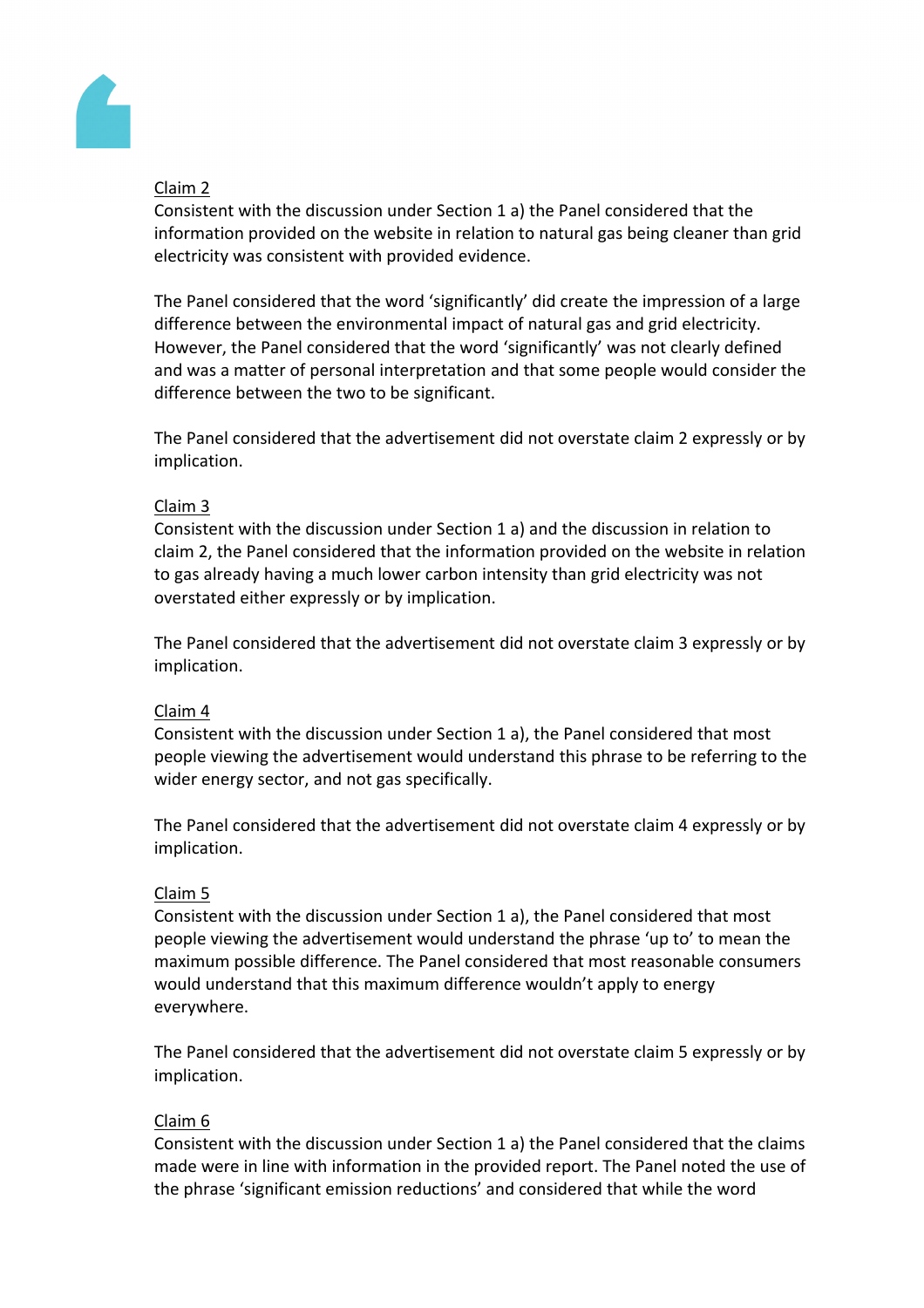

'significant' was a matter of personal interpretation, the claim also provides a number of statistics which are clearly stated and which could be considered significant by consumers.

The Panel considered that the advertisement did not overstate claim 6 expressly or by implication.

#### Claim 7

The Panel considered that the claim made is in line with information provided in the report and is specific in its reference to brown coal. The Panel considered that the advertisement did not overstate claim 7 expressly or by implication.

#### **2 b) conclusion**

The Panel determined that claims 1-7 were not overstated expressly or by implication and that the advertisement did not breach Section 2 b) of the Environmental Code.

# **3 a) Environmental Claims in Advertising or Marketing Communication shall be able to be substantiated and verifiable. Supporting information shall include sufficient detail to allow evaluation of a claim**

The Panel noted that the Practice Note for this section of the Environmental Code includes:

*"Advertisers and marketers should have a reasonable basis for making a claim and therefore should hold appropriate, balanced, comprehensive and credible evidence to substantiate all express and implied claims. Information to support a claim may include, but is not limited to, documentary evidence or data evidencing conformity with an identified standard, research, studies, or an expert independent audit. There is no requirement to use third party verification or certification before an environmental claim is made. An advertiser's own internal procedures may be able to provide the necessary substantiation.*

*In testing the validity of any claim the Panel will only rely on information/material provided by the advertiser and the complainant. The Panel may seek expert advice to assist in the consideration of material provided in relation to the complaint. It is not the intent for the Panel to act as an arbiter of scientific fact, or of philosophical approaches to understanding or addressing environmental concerns.*

*Advertisers have a variety of avenues available for making such information available to consumers, for example, websites, brochures, labels, shelf-talkers; such information does not need to be included in the advertising or marketing communications itself."*

#### Claim 1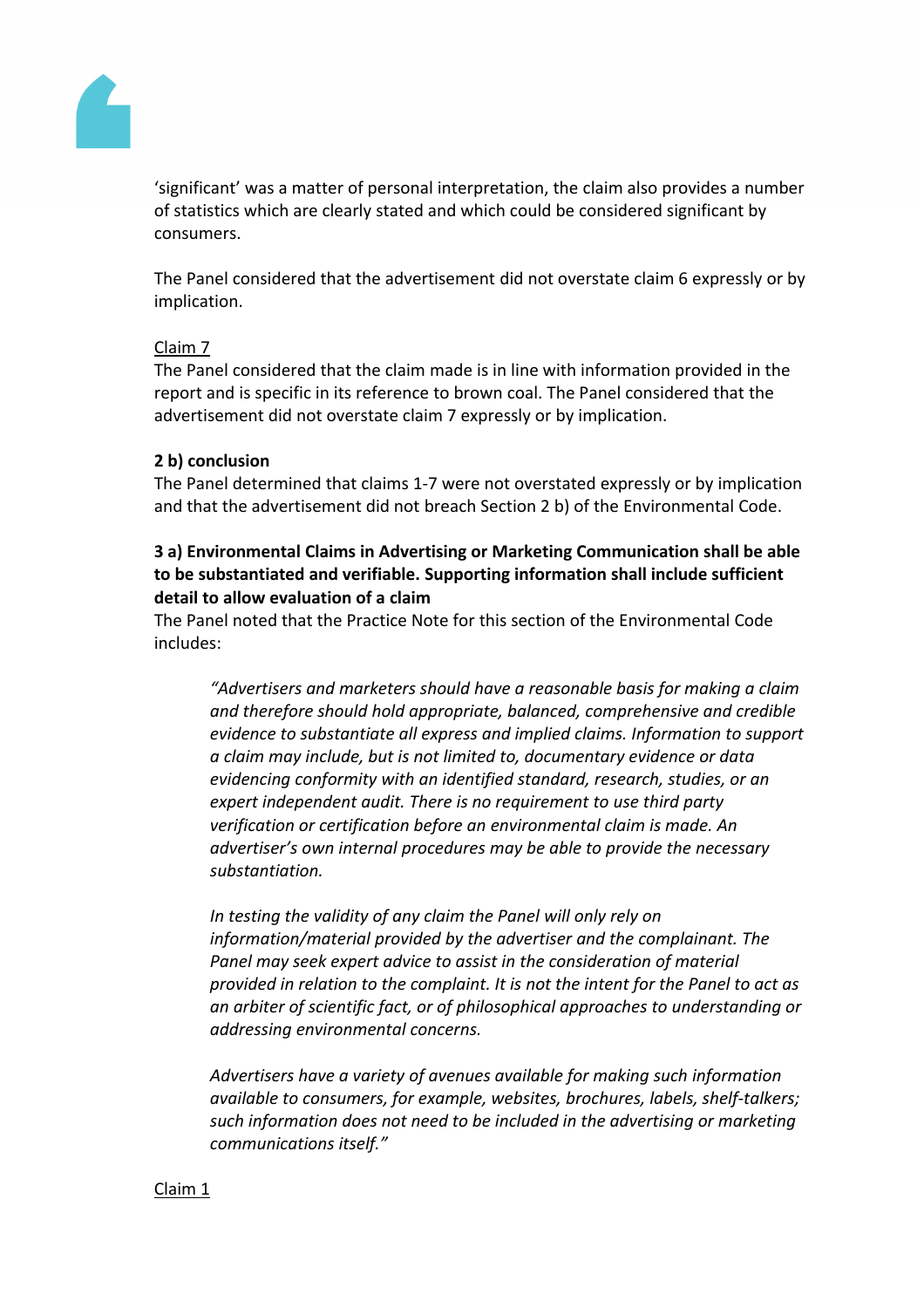

The Panel noted that there was no requirement for the advertiser to use third party verification or certification to make an environmental claim. The Panel considered that the statements regarding the planned trials of renewable gas were clearly set out and reasonably represented the advertiser's plans.

The Panel considered that claim 1 was sufficiently substantiated.

#### Claim 2

The Panel noted that both the advertiser and the complainant had provided evidence in support of their positions.

The Panel considered that it was not the role of the Panel to act as an arbiter of scientific fact, rather the Panel's role is to consider whether it was reasonable for the advertiser to have made claims on the basis of the evidence provided, and whether these claims were substantiated or verifiable based on this information.

The Panel considered that the claim of natural gas being significantly cleaner than grid electricity was in line with the National Greenhouse Accounts Factors (NGAFR) report from the Australian Government's Department of Industry, Science, Energy and Resources (DISER). The Panel considered that it was reasonable for an Australian advertiser to use an Australian Government report as a basis for making environmental claims. The Panel considered that the existence of criticism of the evidence made does not mean that it is unreasonable for the advertiser to make claims which are in line with Australian Government reports.

The Panel considered that the evidence provided by the advertiser, and quoted within the advertisement, allowed for the evaluation of claim 2 and that the claim was substantiated and verifiable.

# Claim 3

Consistent with the discussion in relation to claim 2, the Panel considered that the advertiser had provided a reasonable basis for the claim that gas already has a much lower carbon intensity than grid electricity.

The Panel considered that the evidence provided by the advertiser, and quoted within the advertisement, allowed for the evaluation of claim 3 and that the claim was substantiated and verifiable.

#### Claim 4

The Panel considered that the claim 4 was generalised and not specific and that it did not require substantiation.

# Claim 5

The Panel considered that the claim of Gas hot water systems provide instant hot water, with up to 83% less carbon emissions than electric hot water systems was in